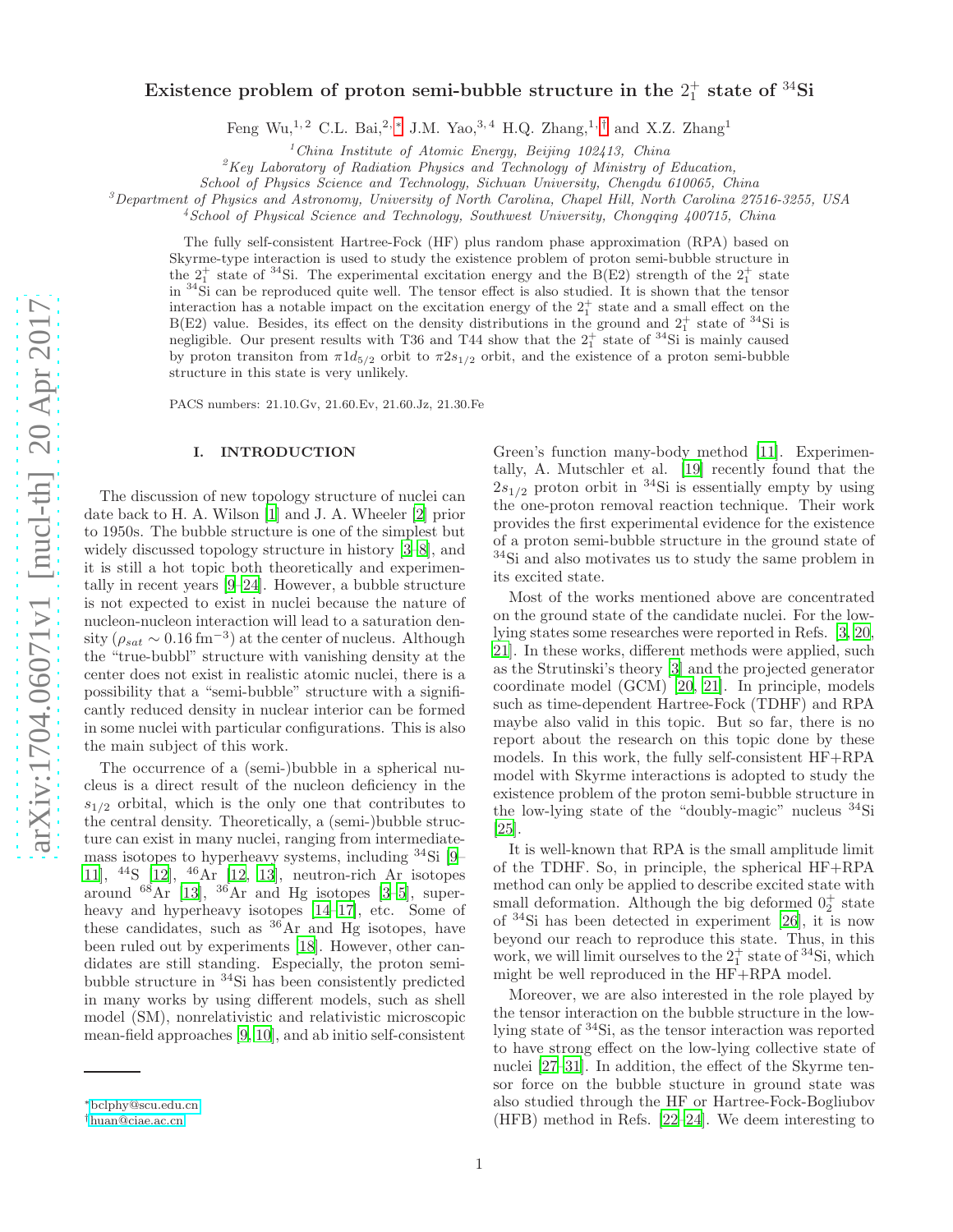study if the tensor interaction has an effect on the proton semi-bubble structure in the low-lying state of <sup>34</sup>Si.

This paper is organized as follows. In Sec. [II,](#page-1-0) a few necessary details about the method is presented. Sec. [III](#page-2-0) displays the numerical details in the present calculations. The results and discussion are presented in Sec. [IV.](#page-2-1) Summary and prospect are made in Sec. [V.](#page-4-22)

### <span id="page-1-0"></span>II. FORMALISM

The basic ideas and details of HF and RPA can be found in a mass of textbooks [\[32,](#page-4-23) [33](#page-4-24)] and papers [\[34,](#page-4-25) [35\]](#page-5-0). Here, we will only give some formulas that are necessary for explanation.

In spherical case, the wave function of a single particle (s.p.) state (denoted by  $\alpha$ ) with principal quantum number  $n_{\alpha}$ , orbital and total angular momentum  $l_{\alpha}, j_{\alpha}$ , total angular momentum projection  $m_{\alpha}$ , and isospin  $q_{\alpha}$ can be written as:

<span id="page-1-2"></span>
$$
\phi_{\alpha}^{q_{\alpha}}\left(\vec{r},\sigma\right) = R_{\alpha}\left(r\right)\left[Y_{l_{\alpha}}\left(\hat{r}\right)\otimes\chi_{1/2}\left(\sigma\right)\right]_{j_{\alpha}m_{\alpha}}\chi_{q_{\alpha}}\left(\tau\right)\tag{1}
$$

where  $\chi_{1/2}(\sigma)$  and  $\chi_{q_\alpha}(\tau)$  denote the two-component spinor in the spin and isospin space, respectively.

The creation and annihilation operators of the RPA phonons with angular momentum  $JM$  are defined as:

$$
A_{mi}^{\dagger}(JM) = \sum_{m_m m_i} \langle j_m m_m j_i m_i | JM \rangle a_{j_m m_m}^{\dagger} a_{j_i \overline{m_i}}
$$

$$
A_{mi} (J\overline{M}) = (-1)^{J+M} A_{mi} (J-M)
$$
(2)

where  $a_{\alpha}^{\dagger}$  and  $a_{\alpha}$  are the creation and annihilation operator of  $\alpha$  s.p. state. And in this paper, we will always use  $m, n$  to denote unoccupied states and  $i, j$  to denote occupied states.

The excitation operators in RPA are linear combination of the particle-hole (ph) creation and annihilation operators:

$$
O_{\lambda JM}^{\dagger} = \sum_{mi} \left\{ X_{mi}^{\lambda} \left( J \right) A_{mi}^{\dagger} \left( JM \right) - Y_{mi}^{\lambda} \left( J \right) A_{mi} \left( J \overline{M} \right) \right\} (3)
$$

where  $\lambda$ *JM* denotes different excited states with total angular momentum  $JM$ ,  $X$  and  $Y$  denote the forward and backward amplitudes, respectively. And the RPA matrix equation is:

<span id="page-1-4"></span>
$$
\begin{pmatrix} A & B \\ B^* & A^* \end{pmatrix} \begin{pmatrix} X^{\lambda} \\ Y^{\lambda} \end{pmatrix} = E_{\lambda} \begin{pmatrix} 1 & 0 \\ 0 & -1 \end{pmatrix} \begin{pmatrix} X^{\lambda} \\ Y^{\lambda} \end{pmatrix}
$$
 (4)

where  $E_{\lambda}$  is the excitation energy of the  $\lambda$ th excited state. And A, B are the matrix elements derived from the second derivatives of the Skyrme energy functional [\[35\]](#page-5-0).

The density of excited state  $|\lambda J M\rangle$  in RPA model is

[\[36\]](#page-5-1):

<span id="page-1-1"></span>
$$
\rho_{\lambda}^{q}(\vec{r}) = \langle \lambda JM | \hat{\rho}_{q}(\vec{r}) | \lambda JM \rangle
$$
  
=  $\langle RPA | O_{\lambda JM} \hat{\rho}_{q} O_{\lambda JM}^{\dagger} | RPA \rangle$   
 $\approx \langle HF | [O_{\lambda JM}, [\hat{\rho}_{q}(\vec{r}), O_{\lambda JM}^{\dagger}]] | HF \rangle$   
+  $\langle HF | [O_{\lambda JM}, O_{\lambda JM}^{\dagger}] \hat{\rho}_{q}(\vec{r}) | HF \rangle$  (5)

where  $|HF\rangle$  and  $|RPA\rangle$  represent the HF vacuum and RPA vacuum, respectively, and  $q$  denotes either proton or neutron. To obtain equation [\(5\)](#page-1-1), we have assumed the so-called "quasiboson approximation". The density distribution of excited state  $|\lambda J M\rangle$  can be easily derived by expanding formula [\(5\)](#page-1-1) and using the s.p. wave function in formula [\(1\)](#page-1-2). And it can be expressed as a sum of multipole components:

<span id="page-1-3"></span>
$$
\rho_{\lambda}^{q}(\vec{r}) = \rho_{HF}^{q}(r) + \Delta \rho_{\lambda}^{q}(\vec{r})
$$
\n
$$
\approx \rho_{HF}^{q}(r) + \sum_{L \geq 0 \atop L \text{ is even}} \rho_{\lambda L}^{q}(r, cos\theta)
$$
\n
$$
\approx \rho_{HF}^{q}(r) + \sum_{0 \leq L \leq 2J \atop L \text{ is even}} \rho_{\lambda L}^{q}(r, cos\theta) \qquad (6)
$$

where  $\rho_{HF}^{q}(r)$  is the ground state density distribution, and  $\rho_{\lambda L}^{q'}(r,\cos\theta) \propto Y_{L0}(\hat{r})$ . When the "quasiboson approximation" is accurate enough, the  $L > 2J$  components should be very small, which is the reason for the last equation in formula [\(6\)](#page-1-3). In fact, the  $L > 2J$  components in the present calculations are smaller than  $10^{-11}$  $\rm fm^{-3}$ .

Formula [\(6\)](#page-1-3) suggests that the density distribution of the  $J > 0$  excited states are actually axially symmetric in the HF+RPA framework. Our calculations show that the density distribution of the  $2^+_1$  state of <sup>34</sup>Si at the center area is almost spherically symmetric. Therefore, it is convenient to define an average density to study the semi-bubble structure:

$$
\bar{\rho}_{\lambda}^{q}(r) = \frac{\int \rho_{\lambda}^{q}(\vec{r}) d\Omega}{4\pi} \n= \sum_{mni} \frac{\delta_{j_m j_n} \delta_{l_m l_n}}{4\pi} \left( X_{mi}^{\lambda} X_{ni}^{\lambda} + Y_{mi}^{\lambda} Y_{ni}^{\lambda} \right) R_m(r) R_n(r) \n- \sum_{mij} \frac{\delta_{j_i j_j} \delta_{l_i l_j}}{4\pi} \left( X_{mi}^{\lambda} X_{mj}^{\lambda} + Y_{mi}^{\lambda} Y_{mj}^{\lambda} \right) R_i(r) R_j(r) \n+ \rho_{HF}^{q}(r) \tag{7}
$$

in which the sum runs through either proton or neutron states.

We are also interested in effect of the tensor interaction. And the zero-range Skyrme tensor term reads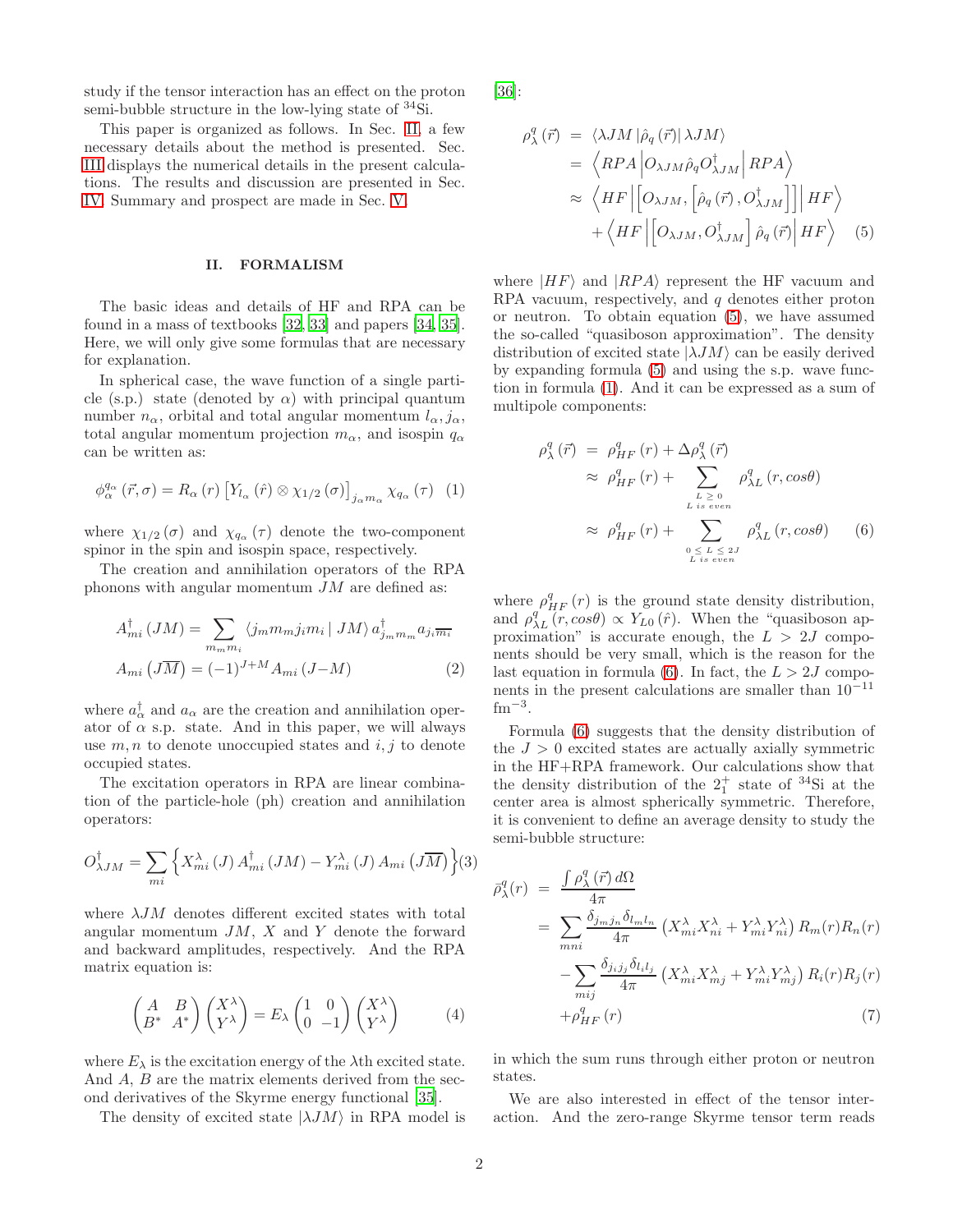[\[27,](#page-4-19) [37\]](#page-5-2):

<span id="page-2-3"></span>
$$
V_T = \frac{T}{2}\{ [(\sigma_1 \cdot \mathbf{k}')(\sigma_2 \cdot \mathbf{k}') - \frac{1}{3}(\sigma_1 \cdot \sigma_2) \mathbf{k}'^2] \delta(\mathbf{r})
$$
  
+  $\delta(\mathbf{r}) [(\sigma_1 \cdot \mathbf{k})(\sigma_2 \cdot \mathbf{k}) - \frac{1}{3}(\sigma_1 \cdot \sigma_2) \mathbf{k}^2] \}$   
+  $\frac{U}{2} \{ (\sigma_1 \cdot \mathbf{k}') \delta(\mathbf{r}) (\sigma_2 \cdot \mathbf{k}) + (\sigma_2 \cdot \mathbf{k}') \delta(\mathbf{r}) (\sigma_1 \cdot \mathbf{k})$   
-  $\frac{2}{3} [(\sigma_1 \cdot \sigma_2) \mathbf{k}' \cdot \delta(\mathbf{r}) \mathbf{k}] \}.$  (8)

where  $T$  and  $U$  are the strengths of triplet-even and triplet-odd tensor terms, respectively,  $\mathbf{r} = \mathbf{r_1} - \mathbf{r_2}$ , and the operator  $\mathbf{k} = (\nabla_1 - \nabla_2)/2\mathbf{i}$  acts on the right and  $\mathbf{k}' = -(\nabla_1' - \nabla_2')/2\mathbf{i}$  acts on the left.

To compare the reduced transition strength  $B(E2;0^+_1 \rightarrow 2^+_1)$  with the experimental result, the transition operator for  $J^{\pi} = 2^{+}$  we use is:

$$
\hat{F}_{2M} = \sum_{i=1}^{Z} er_i^2 Y_{2M}(\Omega_i)
$$
 (9)

in which the sum only runs through protons.

The reduced transition strength can be calculated by

$$
B(EJ; 0_1^+ \to \lambda JM) = \left| \sum_{mi} \left( X_{mi}^{\lambda} + Y_{mi}^{\lambda} \right) \left\langle m \left| \hat{F}_J \right| \right| i \right\rangle \left| \begin{matrix} 2 \\ 10 \end{matrix} \right|
$$

To evaluate the contribution of a particular ph configuration  $nj$  to the reduced transition strength, we define a weight factor for this configuration:

$$
W_{nj}^{\lambda} = \frac{\left(X_{nj}^{\lambda} + Y_{nj}^{\lambda}\right)\left\langle n \left\|\hat{F}_j\right\|j\right\rangle}{\sum\limits_{mi}\left(X_{mi}^{\lambda} + Y_{mi}^{\lambda}\right)\left\langle m \left\|\hat{F}_j\right\|i\right\rangle} \tag{11}
$$

The sum of this factor for all configurations is equal to 1, so it can appropriately reflect the contribution of each configuration.

#### <span id="page-2-0"></span>III. NUMBERICAL DETAILS

The calculations are started by solving the HF equations in coordinate space with a radial mesh extending up to 20 fm in a step of 0.1 fm. And a cutoff of s.p. energy by 80 MeV is adopted in RPA calculation.

In the present calculations, the Skyrme type interactions T36 and T44 [\[38\]](#page-5-3) are employed, as recommended in Ref. [\[31\]](#page-4-20). The tensor terms are manually switched on (denoted as  $w/$ ) and off (denoted as  $w/$ o) simultaneously in HF and RPA. Other terms of the interaction, including the central term, the two-body spin-orbit interaction, and the Coulomb interaction, are included in both HF and RPA in all calculations. So the present calculations are fully self-consistent. And the energy weighted sum rule (EWSR) in the present calculations agrees quite well (the deviation is less than 0.2%) with the analytical ones.

<span id="page-2-1"></span>

<span id="page-2-2"></span>FIG. 1: Proton s.p. energy levels calculated by employing T36 and T44. The tensor terms are manually switched on and off. The label  $(w/o)$  and  $(w/v)$  denotes the results calculated without and with tensor interaction, respectively.

The proton s.p. energy levels of <sup>34</sup>Si calculated with HF in both T36 and T44 cases are displayed in Fig. [1.](#page-2-2) It is shown that the tensor interaction has a significant impact on the s.p. levels by influencing the spin-orbit splitting, as been pointed out in Ref. [\[39,](#page-5-4) [40\]](#page-5-5). It is also obvious to see that the tensor terms in T36 has much more remarkable influence on the s.p. energy in <sup>34</sup>Si than that in T44. In T36, the energy splitting of the proton  $1p_{1/2}$ and  $1p_{3/2}$  states is reduced from 4.23 MeV to 2.15 MeV by the tensor terms while in T44 the value is reduced from 3.80 MeV to 3.64 MeV. We note that the reduction of the spin-orbit splitting in  $T36(w)$  case is mostly contributed from the tensor force, instead of the change in the spin-orbit field which is related to the density distribution. We will show later that the tensor terms turn out to have a marginal effect on the density distribution of both ground state and  $2^+_1$  state. The different levels of tensor effect in T36 and T44 can be easily understood by comparing the triplet-even and triplet-odd strengths for the tensor interaction, i.e.  $T$  and  $U$  in formula  $(8)$ , in these two parameter sets. In T36,  $[T, U] = [27.2, 341.8]$ , while in T44, the values are  $[521.0,21.5]$ . Since  $34\text{Si}$  is spin-orbit saturated for neutron, according to formula (4) in Ref. [\[39\]](#page-5-4), the triplet-odd term will have much more important influence on the proton spin-orbit potential than the triplet-even term. It is also shown that the order of the s.p. levels keeps unchanged with both T36 and T44. Therefore, the density distribution in the ground state will not be significantly influenced by the tensor terms, and the bubble property of the ground state will also keep unchanged.

The excitation energy and the reduced transition strength  $B(E2;0_1^+ \rightarrow 2_1^+)$  in both T36 and T44 cases are dispalyed in Table [I.](#page-3-0) It can be noted that when the tensor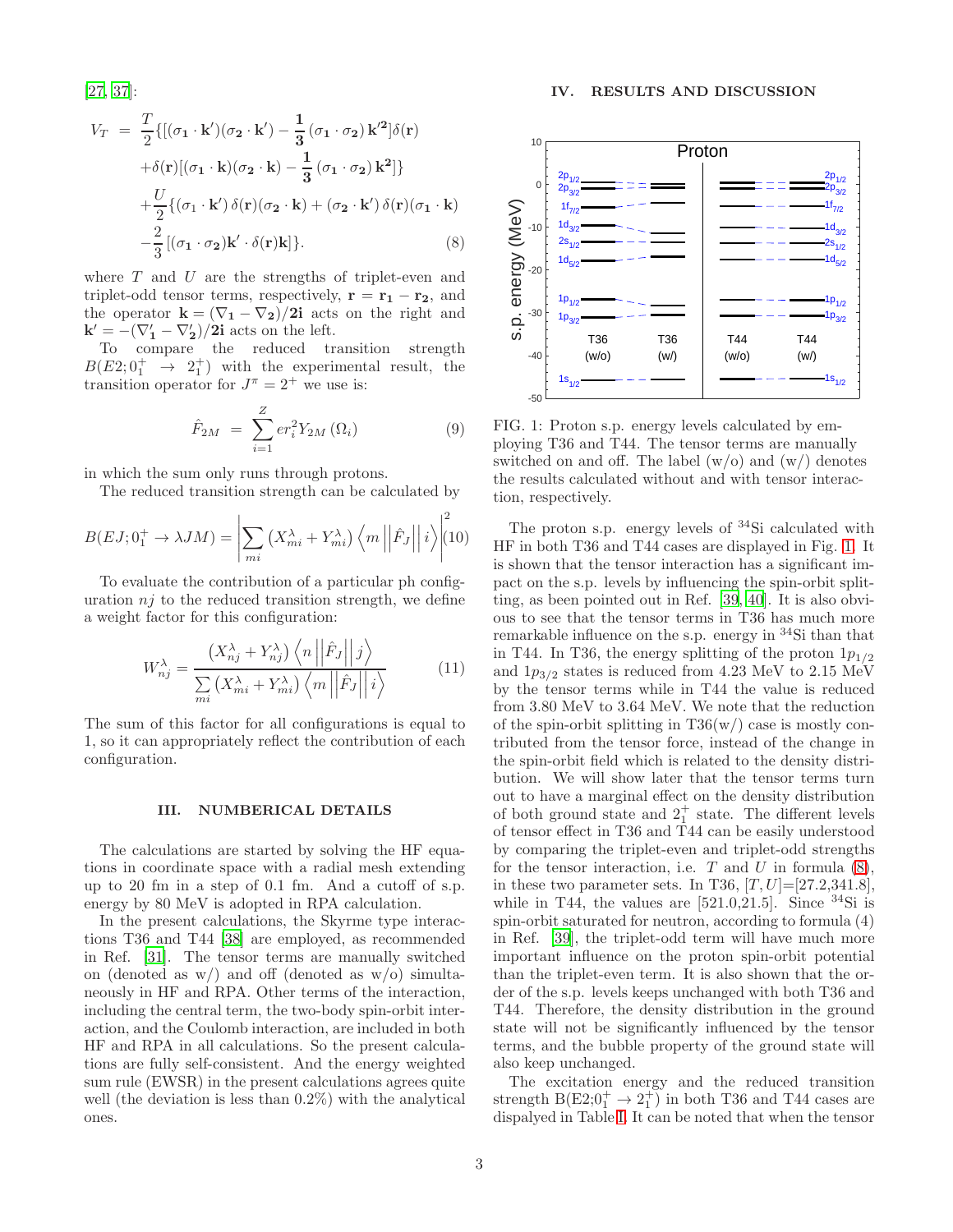terms are included, both T36 and T44 can well reproduce the experimental energy and the  $B(E2)$  value. It is also shown that the tensor interaction has a significant im-

<span id="page-3-0"></span>TABLE I: Energy in units of MeV,  $B(E2;0_1^+ \rightarrow 2_1^+)$  in units of  $e^2$  fm<sup>4</sup> with T36 and T44. The tensor terms are manually switched on and off. The experimental results are taken from [\[41,](#page-5-6) [42\]](#page-5-7).

|          | T36(w/o) | T36(w) | T44(w/o) | T44(w) | exp    |
|----------|----------|--------|----------|--------|--------|
| $E_{2+}$ | 4.142    | 3.299  | 3.643    | 3.429  | 3.326  |
| B(E2)    | 109.5    | 104.0  | 104.8    | 99.3   | 85(33) |

<span id="page-3-1"></span>TABLE II: The diagonal ph matrix elements A(B) in Eq. [\(4\)](#page-1-4) of the most important configuration  $\pi 2s_{1/2}$  $\otimes \pi 1d_{5/2}$  for the  $2^+_1$  state of <sup>34</sup>Si.  $M_{central}$ ,  $M_{tensor}$ ,  $M_{so}$ ,  $M_{Coul}$  denote the contribution of the central part, the tensor parts, the two body spin-orbit part, and the Coulomb part, respectively.

| $M_{central}$ | $M_{tensor}$ | $M_{so}$                                                        | $M_{Coul}$ |
|---------------|--------------|-----------------------------------------------------------------|------------|
|               |              | T36 $0.590(0.547)$ $0.217(0.000)$ $0.198(0.000)$ $0.020(0.020)$ |            |
|               |              | T44 $0.668(0.690)$ $0.014(0.000)$ $0.197(0.000)$ $0.020(0.020)$ |            |

pact on the excitation energy of the  $2^+_1$  state while its effect on the  $B(E2)$  value is not strong, which is similar to the results of  $^{48}Ca$  and  $^{208}Pb$  in Ref. [\[30](#page-4-26)].

The different parts of the diagonal RPA matrix elements for the most important configuration  $\pi 2s_{1/2} \otimes$  $\pi 1d_{5/2}$  are displayed in Table [II.](#page-3-1) It is shown that the tensor effect in T36 is much more notable than that in T44 in the RPA calculation for the  $2^+_1$  state. However, in both cases, the tensor matrix elements are relatively

<span id="page-3-3"></span>TABLE III: Amplitude of the  $\pi 2s_{1/2} \otimes \pi 1d_{5/2}$  configuration, the weight factor for B(E2) of this configuration (denoted as  $W_{nj}^{\lambda}$ ), and depletion factors for the ground  $(0<sub>1</sub><sup>+</sup>)$  and  $2<sub>1</sub><sup>+</sup>$  state in <sup>34</sup>Si with T36 and T44. The tensor terms are manually switched on and off.

|                       | T36(w/o) | T36(w)  | T44(w/o)          | T44(w)           |
|-----------------------|----------|---------|-------------------|------------------|
| $X^2-Y^2$             | 0.965    | 0.976   | 0.967             | 0.963            |
| $W_{ni}^{\lambda}$    | 0.746    | 0.766   | 0.757             | 0.757            |
| $F_{max}^{0_{1}^{+}}$ | 31.2%    | 31.2%   | 26.2%             | 26.4%            |
| $F_{max}^{2^{+}}$     | $0.4\%$  | $0.5\%$ | $\mathbf{\Omega}$ | $\left( \right)$ |

small compared with those of the central term. Therefore, the tensor effect in the RPA calculation is relatively small. The two body spin-orbit, and the Coulomb matrix elements are also displayed in Table [II](#page-3-1) for reference. They are small compared with those of the central term.

Fig. [2](#page-3-2) displays the mean proton density distribution with T36 and T44. For the ground state, the results of T36 and T44 both indicate a notable proton semi-bubble



<span id="page-3-2"></span>FIG. 2: The average proton density distributions in ground  $(0<sub>1</sub><sup>+</sup>)$  state and  $2<sub>1</sub><sup>+</sup>$  state with T36 and T44. The tensor terms are manually switched on and off.

structure. It can be noted that the tensor interaction has a negligible effect on the density distribution in both cases, since it does not change the order of the s.p. levels and only contributes to the spin-orbit potential in HF. For the  $2^+_1$  state, the present results indicate that the proton semi-bubble structure is very unlikely, which is consistent with the previous study with GCM method based on a relativistic energy functional [\[20](#page-4-15)]. Moreover, the tensor effect on the density distribution in the  $2^+_1$ state is also negligible, as the contribution of the tensor interaction to the RPA matrix elements is relatively small.

To describe the depletion quantificationally, we use a depletion factor [\[20\]](#page-4-15):

$$
F_{max} = \frac{\rho_{max,p} - \rho_{cent,p}}{\rho_{max,p}}
$$
(12)

with  $\rho_{cent,p}$  and  $\rho_{max,p}$  being the center density and maximal density, respectively.

The amplitude of the most important configuration  $\pi 2s_{1/2} \otimes \pi 1d_{5/2}$ , the weight factor for B(E2) of this configuration and the depletion factors of the ground state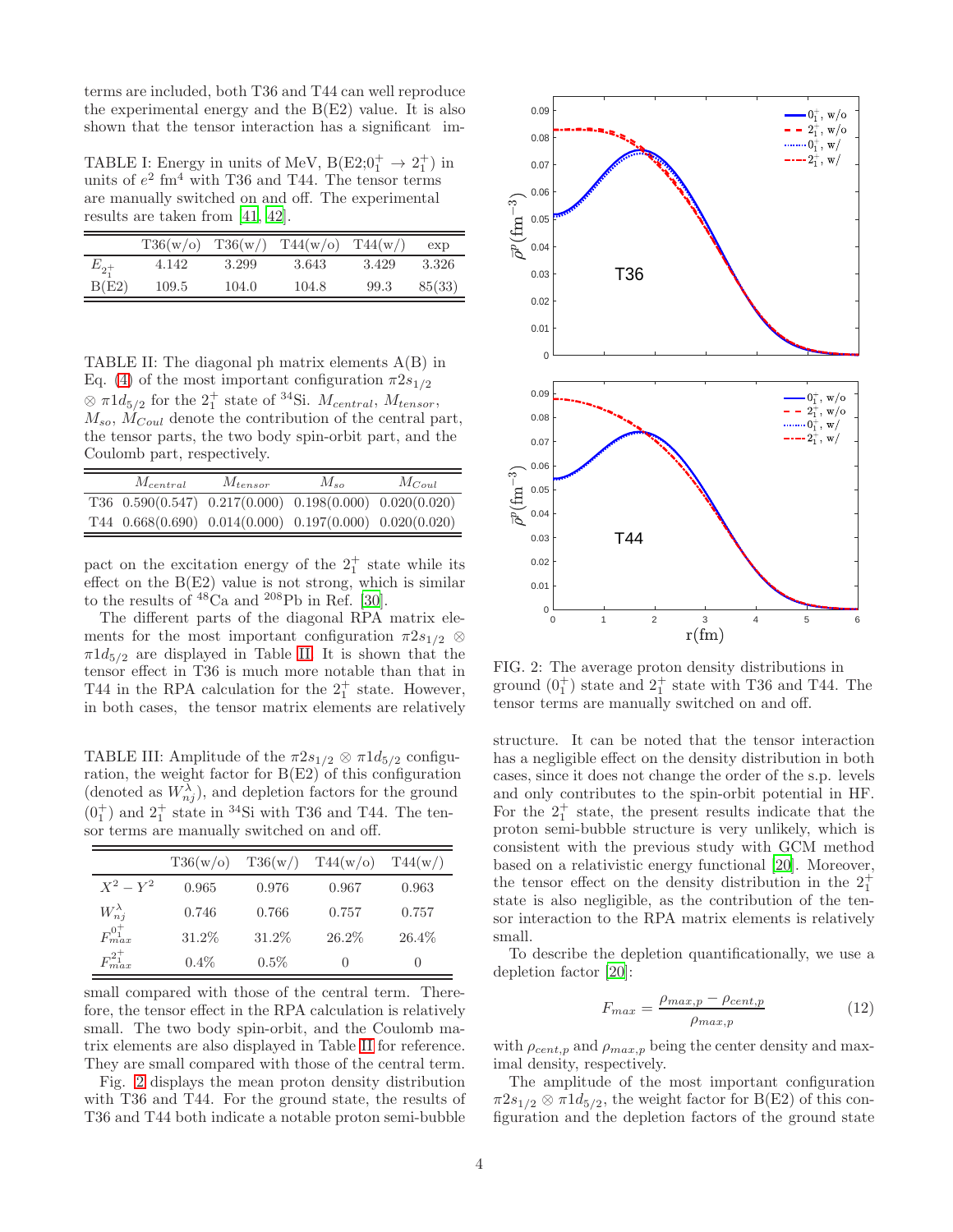and  $2^+_1$  state are listed in Table [III.](#page-3-3) It can be seen that the tensor interaction does not significantly influence the amplitude of this important configuration. As a result, it does not significantly influence the bubble property in the  $2<sub>1</sub><sup>+</sup>$  state, which is reflected on the depletion factor. It is also shown that this important configuration contributes most to the  $B(E2)$  strength. Therefore, we are much more confident to draw the conclusion that the  $2^+_1$  state of <sup>34</sup>Si is mainly caused by proton transiton from  $\pi 1d_{5/2}$ orbit to  $\pi 2s_{1/2}$  orbit. A large amplitude of this configuration indicates that the  $\pi 2s_{1/2}$  orbit has a large possibility to be occupied. Consequently, the proton semi-bubble is filled and disappears in the  $2<sub>1</sub><sup>+</sup>$  state.

### <span id="page-4-22"></span>V. SUMMARY AND PROSPECTS

The fully self-consistent HF+RPA method has been used to study the proton semi-bubble structure in the  $2^+_1$ state of <sup>34</sup>Si. The present results with T36 and T44 can well reproduce the experimental energy and B(E2) value. A very large amplitude of  $\pi 2s_{1/2} \otimes \pi 1d_{5/2}$  configuration indicates that the  $2^+_1$  state of <sup>34</sup>Si is mainly caused by proton transiton from  $\pi 1d_{5/2}$  orbit to  $\pi 2s_{1/2}$  orbit. As a result, the proton semi-bubble structure is filled and is

unlikely to exist in the  $2^+_1$  state of <sup>34</sup>Si.

The tensor effect on the proton semi-bubble structure in the  $2^+_1$  state of <sup>34</sup>Si has been studied by manually removing the tensor terms from T36 and T44. It is shown that the tensor interaction has a significant effect on the s.p. levels and the excitation energy of the  $2^+_1$  state in <sup>34</sup>Si. But its effects on the  $B(E2)$  value and the density distribution of the ground and  $2_1^+$  state are very small.

As mentioned in the introduction part, a (semi-)bubble structure is expected to exist in many nuclei, including some heavy, superheavy and hyperheavy systems. To extend the study to these nuclei, a projected Hartree-Fock-Bogolyubov (PHFB) plus projected quasiparticle random phase approximation (PQRPA) method is needed to develop in the future. Systematic calculations are also needed to search for (semi-)bubble structure or other exotic density distribution in excited states of different nuclei.

#### Acknowledgments

This work is supported by the National Natural Science Foundation of China under Grant Nos. 11375266, 11575120, and 11575148.

- <span id="page-4-0"></span>[1] H.A. Wilson, Phys. Rev. 69, 538 (1946).
- <span id="page-4-1"></span>[2] G. Gamow, Biography of Physics (Harper and Row, New York, 1961), p. 297.
- <span id="page-4-2"></span>[3] C.Y. Wong, Phys. Lett. B 41, 451 (1972).
- [4] K.T.R. Davies, S.J. Krieger, and C.Y. Wong, Nucl. Phys. A 216, 250 (1973).
- <span id="page-4-9"></span>[5] X. Campi and D.W.L. Sprung, Phys. Lett. B 46, 291 (1973).
- [6] M. Beiner and R.J. Lombard, Phys. Lett. B 47, 399 (1973).
- [7] G. Saunier, B. Rouben, and J.M. Pearson, Phys. Lett. B 48, 293 (1974).
- <span id="page-4-3"></span>[8] S.G. Nilsson, J.R. Nix, P. Möller, and I. Ragnarsson, Nucl. Phys. A 222, 221 (1974).
- <span id="page-4-4"></span>[9] M. Grasso et al., Phys. Rev. C 79, 034318 (2009).
- <span id="page-4-13"></span>[10] H. Nakada, K. Sugiura, and J. Margueron, Phys. Rev. C 87, 067305 (2013).
- <span id="page-4-6"></span>[11] T. Duguet, V. Somà, S. Lecluse, C. Barbieri, and P. Navrátil, Phys. Rev. C 95, 034319 (2017).
- <span id="page-4-7"></span>[12] Y. Chu, Z. Ren, Z. Wang, and T. Dong, Phys. Rev. C 82, 024320 (2010).
- <span id="page-4-8"></span>[13] E. Khan, M. Grasso, J. Margueron, and N. Van Giai, Nucl. Phys. A 800, 37 (2008).
- <span id="page-4-10"></span>[14] J. Dechargé, J.-F. Berger, K. Dietrich, and M.S. Weiss, Phys. Lett. B 451, 275 (1999).
- [15] M. Bender, K. Rutz, P.-G. Reinhard, J.A. Maruhn, and W. Greiner, Phys. Rev. C 60, 034304 (1999).
- [16] W. Nazarewicz, M. Bender, S. Cwiok, P.-H. Heenen, A. ´ Kruppa, P.-G. Reinhard, and T. Vertse, Nucl. Phys. A 701, 165 (2002).
- <span id="page-4-11"></span>[17] J. Dechargé, J.-F. Berger, M. Girod, and K. Dietrich, Nucl. Phys. A 716, 55 (2003).
- <span id="page-4-12"></span>[18] J.M. Yao, S. Baroni, M. Bender, and P.-H. Heenen, Phys. Rev. C 86, 014310 (2012).
- <span id="page-4-14"></span>[19] A. Mutschler et al., Nat. Phys.13,152 (2017).
- <span id="page-4-15"></span>[20] J.M. Yao, H. Mei, and Z.P. Li, Phys. Lett. B 723, 459 (2013).
- <span id="page-4-16"></span>[21] X.Y. Wu, J.M. Yao, and Z.P. Li, Phys. Rev. C 89, 017304  $(2014)$ .
- <span id="page-4-21"></span>[22] Y.Z. Wang, J.Z. Gu, X.Z. Zhang, and J.M. Dong, Chin. Phys. Lett. 28, 102101 (2011).
- [23] Y.Z. Wang, J.Z. Gu, Z.Y. Li, G.L. Yu, Z.Y. Hou, Eur. Phs. J. A 49,15 (2013).
- <span id="page-4-5"></span>[24] Y.Z. Wang, Z.Y. Hou, Q.L. Zhang, R.L. Tian, and J.Z. Gu, Phys. Rev. C 91, 017302 (2015).
- <span id="page-4-17"></span>[25] O. Sorlin and M.G. Porquet, Prog. Part. Nucl. Phys. 61, 602 (2008).
- <span id="page-4-18"></span>[26] F. Rotaru et al., Phys. Rev. Lett. 109, 092503 (2012).
- <span id="page-4-19"></span>[27] C.L. Bai, H. Sagawa, H.Q. Zhang, X.Z. Zhang, G. Colò, and F.R. Xu, Phys. Lett. B 675, 28 (2009).
- [28] C.L. Bai, H.Q. Zhang, X.Z. Zhang, F.R. Xu, H. Sagawa, and G. Colò, Phys. Rev. C 79, 041301(R) (2009).
- [29] C.L. Bai, H. Sagawa, G. Colò, Y. Fujita, H.Q. Zhang, X.Z. Zhang, and F.R. Xu, Phys. Rev. C 90, 054335 (2014).
- <span id="page-4-26"></span>[30] L.G. Cao, G. Colò, H. Sagawa, P. F. Bortignon, and L. Sciacchitano, Phys. Rev. C 80, 064304 (2009).
- <span id="page-4-20"></span>[31] Li-Gang Cao, H. Sagawa, G. Colò, Phys. Rev. C 83, 034324 (2011).
- <span id="page-4-23"></span>[32] P. Ring and P. Schuck, The Nuclear Many-Body Problem (Springer-Verlag, New-York, 1980).
- <span id="page-4-24"></span>[33] D.J. Rowe, Nuclear Collective Motion: Models and Theory (World Scientific, Singapore, 2010).
- <span id="page-4-25"></span>[34] D. Vautherin and D.M. Brink, Phys. Rev. C 5, 626